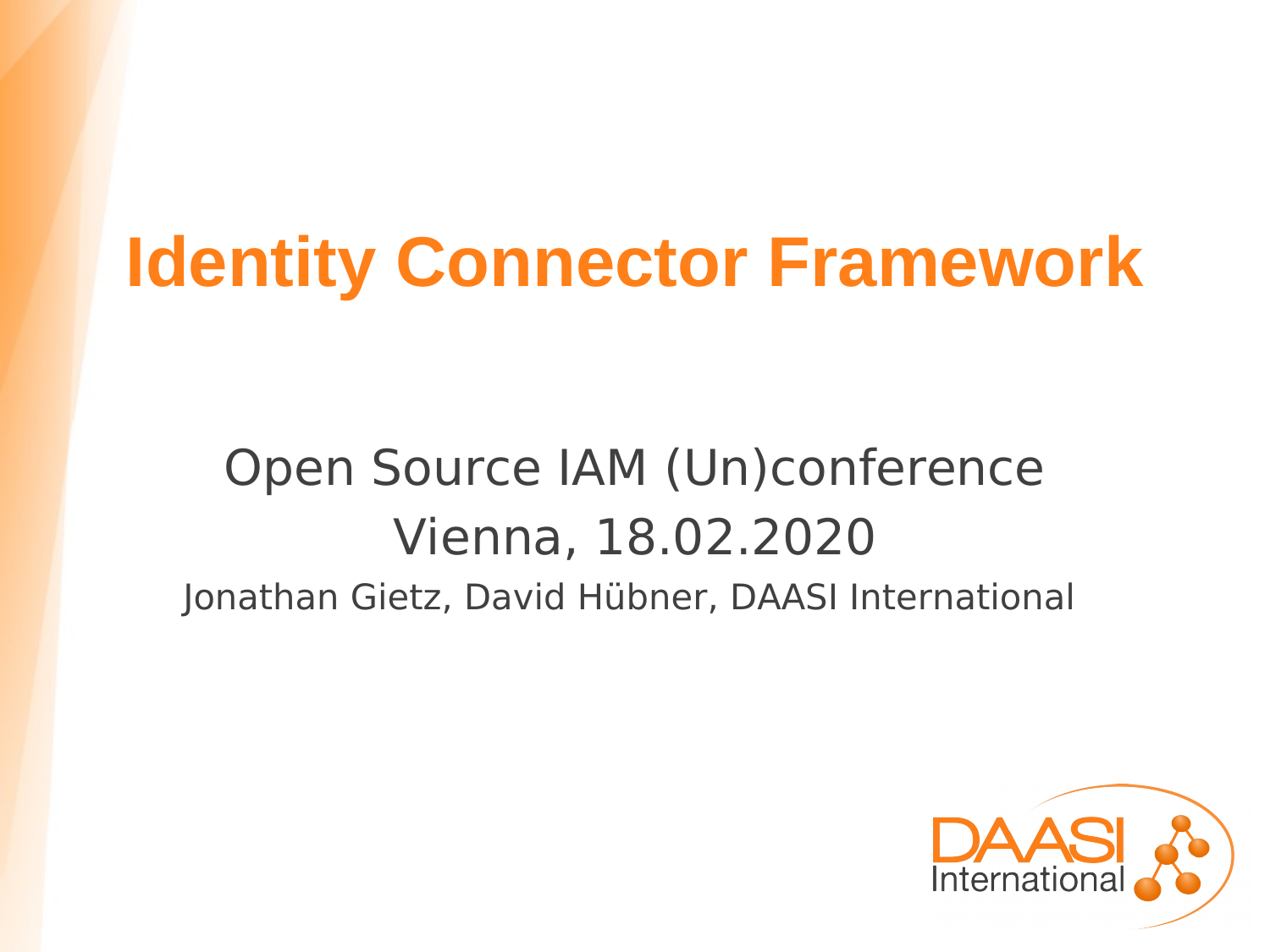#### **Short Intro to ICF**



- Provision and Sync from IAM-Systems into target systems (bi-directional)
- Connectors deal with target system and can be developed independently
- Once a Connector is developed (at best) every instance of the target system can be used.
- A Connector can be used in different API implementations

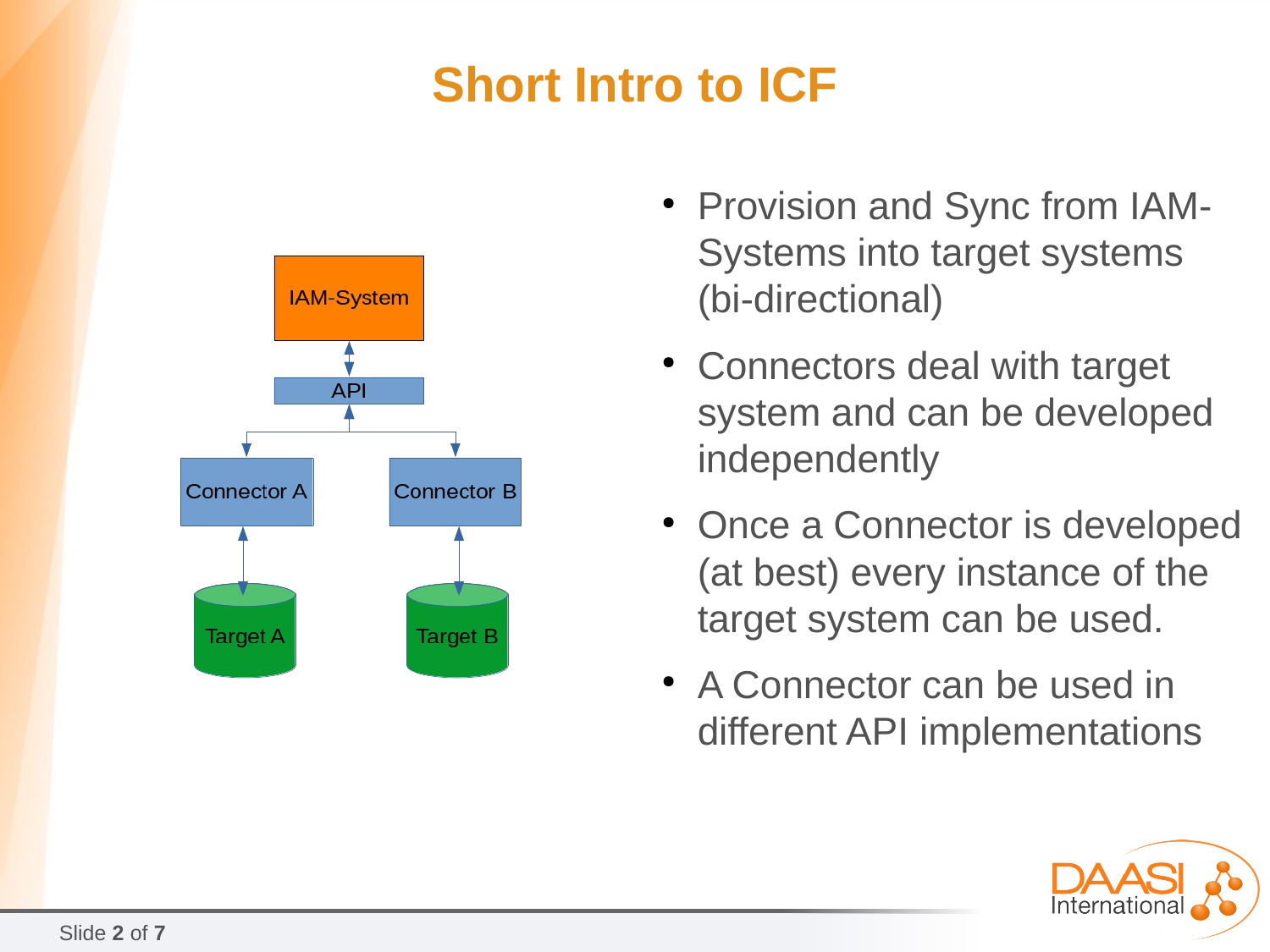## More Connector Properties (SPI)

- Multiple Interfaces
	- *Connector*
	- *CreateOp*
	- *DeleteOp*
	- *SearchOp*
	- *TestOp*

– …

– *SchemaOp*

- Each Connector can have different capabilities
- Stateless by design
- Configuration is provided from outside via API
- Exceptions to throw errors to API
	- ConnectorException

– ...

– AlreadyExistsException

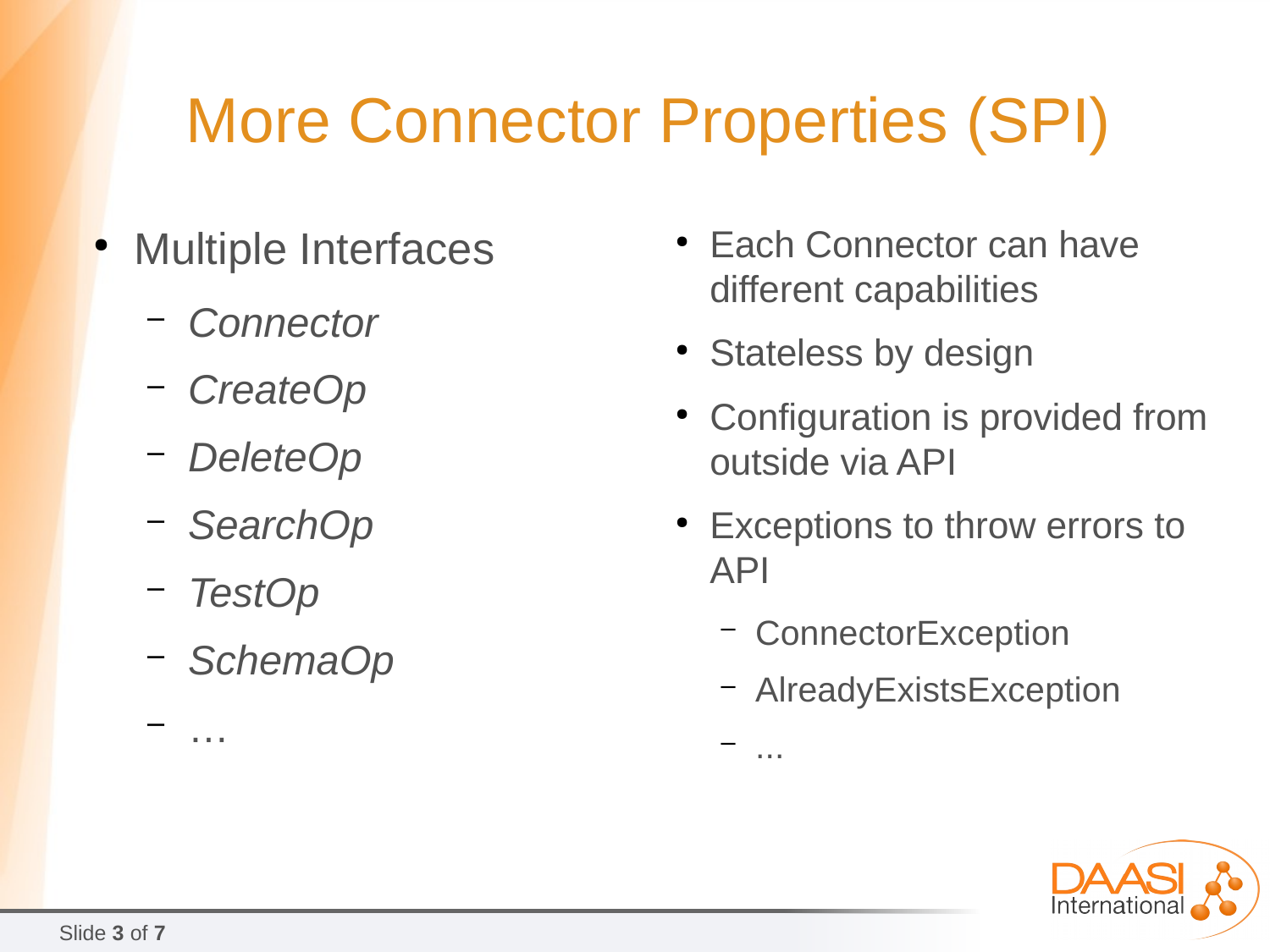### Example Connector Code Snipet

```
aConnectorClass(displayNameKey = "ExampleConnector.connector.display"
contigurationClass = ExampleConnectorConfiguration.class)public class ExampleConnector implements Connector, SchemaOp, CreateOp, TestOp {
```

```
@Override
public Configuration getConfiguration() {
  // TODOreturn null;
\mathcal{F}@Override
public void init(Configuration cfg) {
  // TODO\mathcal{F}@Override
public void dispose() {
  // TODO<sup>}</sup>
@Override
public Schema schema() \{// TODOreturn null;
}
@Override
public void test() {
  // TODO}
@Override
public Uid create(ObjectClass objectClass, Set<Attribute> createAttributes,
    DperationOptions options) {
  // TODO Auto-generated method stub
  return null;
\mathcal{F}
```


}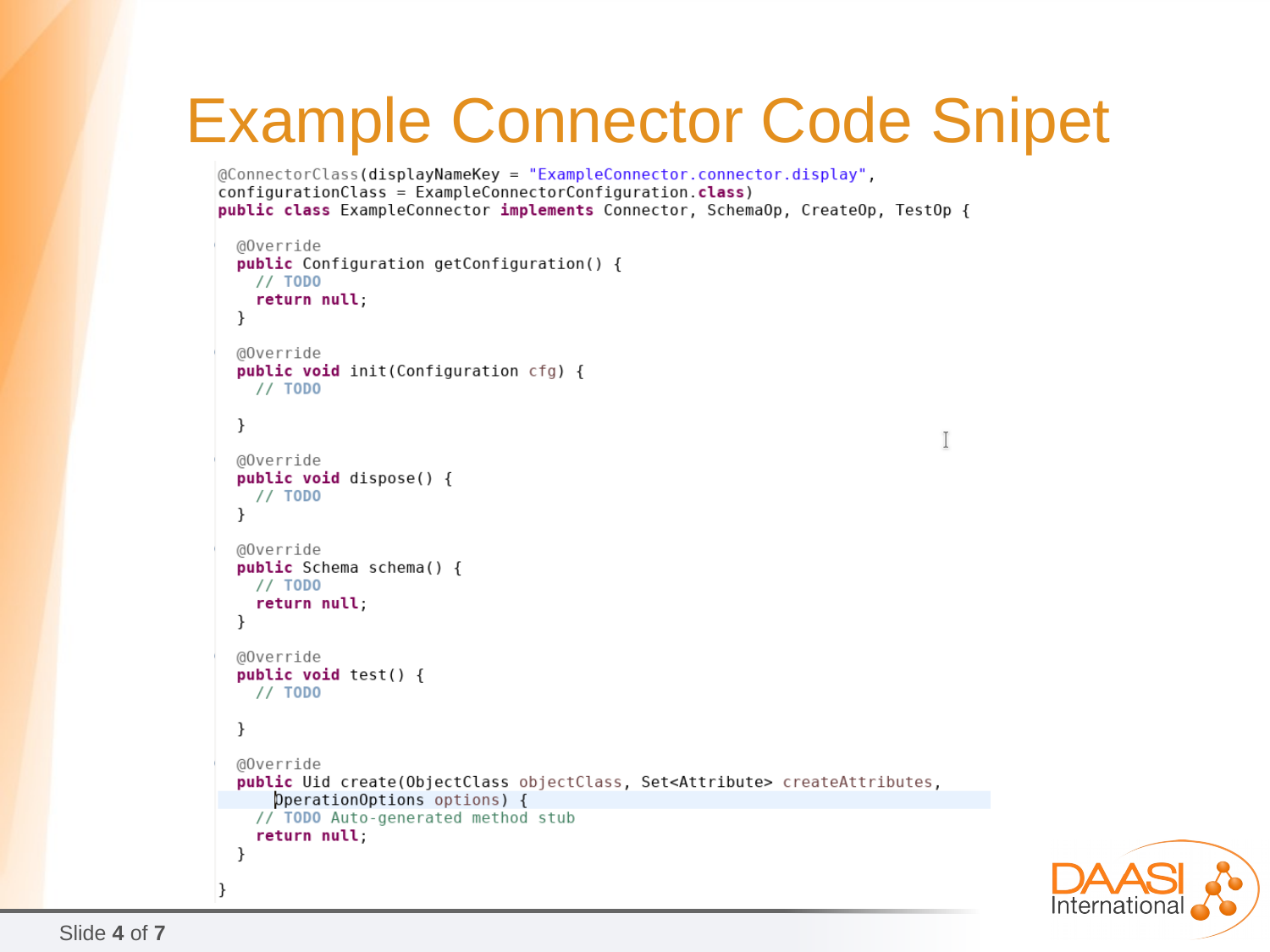#### **Who uses ICF**

- DAASI International in didmos2 (using ConnId)
- Evolveum in midPoint (using ConnId)
- Oracle in Oracle Identity Manager (Using Sun ICF?)
- Forgerock (Developing OpenICF)
- Tirasa (Developing ConnId)

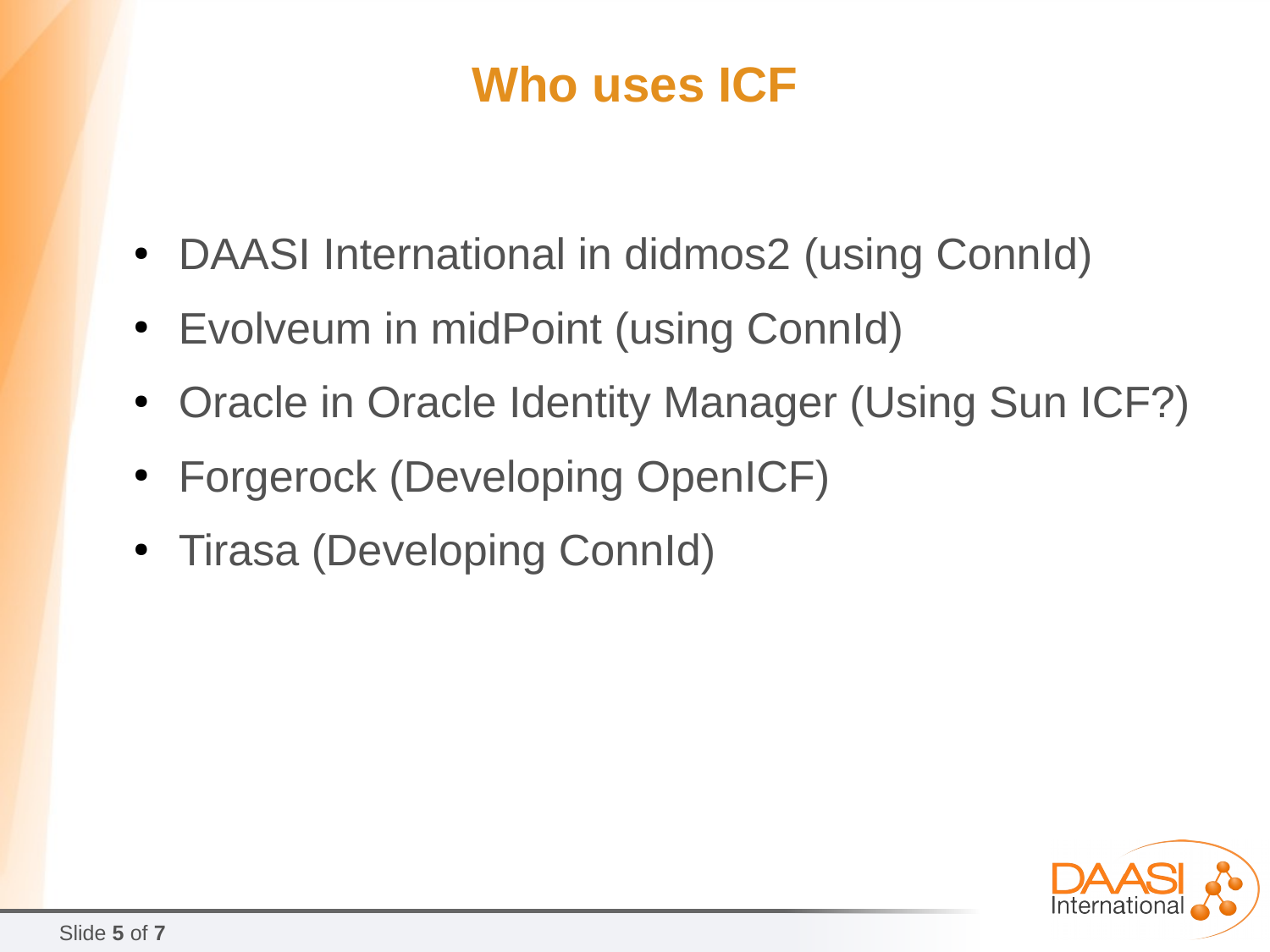#### ICF in didmos2didmos2 Worker Response Response Connector A Connector Writes Data back to Backend Worker (Spring Boot)  $(API)$ Queue Implementation) Responses Queue 1 **Worker A** ₩ Writes didmos2 Backend Accessiog **RA** Rabit MQ  $\leftarrow$ ► **Worker A** Reader ₩ (Python) Writes Accesslog In Reads  $\blacktriangleright$  Queue 2 Queues periodically **Worker B** Connector B International